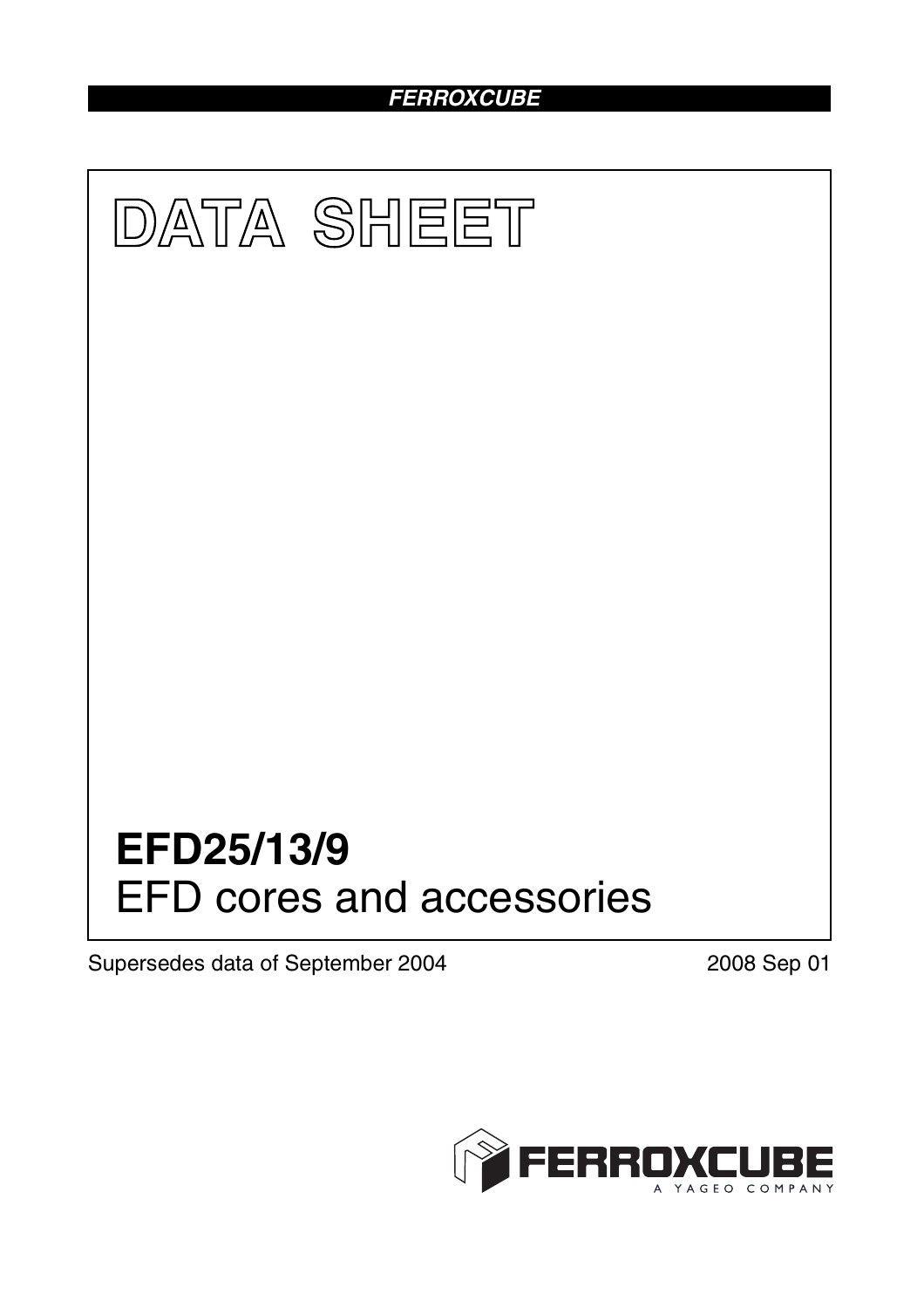### **CORES**

## **Effective core parameters**

| <b>SYMBOL</b> | <b>PARAMETER</b>  | <b>VALUE</b> | <b>UNIT</b>     |
|---------------|-------------------|--------------|-----------------|
| $\Sigma(I/A)$ | core factor (C1)  | 1.00         | $mm-1$          |
| $V_{e}$       | effective volume  | 3300         | mm <sup>3</sup> |
| $I_e$         | effective length  | 57.0         | mm              |
| $A_{\rm e}$   | effective area    | 58.0         | mm <sup>2</sup> |
| min           | minimum area      | 55.0         | mm <sup>2</sup> |
| m             | mass of core half | $\approx 8$  | g               |



### **Core halves and sets**

 $A_L$  measured as a set or in combination with a non-gapped core half, clamping force for  $A_L$  measurements, 40 ±20 N.

| <b>GRADE</b> | $A_L$<br>(nH) | μ <sub>e</sub> | <b>AIR GAP</b><br>$(\mu m)$ | <b>TYPE NUMBER</b>   |
|--------------|---------------|----------------|-----------------------------|----------------------|
| 3C90         | 160 ±3%       | $\approx$ 125  | $\approx 570$               | EFD25/13/9-3C90-A160 |
|              | $250 + 3%$    | $\approx$ 196  | $\approx 320$               | EFD25/13/9-3C90-A250 |
|              | $315 + 5%$    | $\approx$ 246  | $\approx 240$               | EFD25/13/9-3C90-A315 |
|              | 400 $\pm$ 8%  | $\approx$ 313  | $\approx$ 180               | EFD25/13/9-3C90-A400 |
|              | 630 $\pm$ 10% | $\approx 493$  | $\approx$ 100               | EFD25/13/9-3C90-A630 |
|              | 2200 ± 25%    | $\approx$ 1720 | $\approx 0$                 | EFD25/13/9-3C90      |
| 3C94         | 160 ±3%       | $\approx$ 125  | $\approx 570$               | EFD25/13/9-3C94-A160 |
|              | $250 + 3%$    | $\approx 196$  | $\approx 320$               | EFD25/13/9-3C94-A250 |
|              | $315 + 5%$    | $\approx$ 246  | $\approx 240$               | EFD25/13/9-3C94-A315 |
|              | 400 $\pm$ 8%  | $\approx$ 313  | $\approx$ 180               | EFD25/13/9-3C94-A400 |
|              | 630 $\pm$ 10% | $\approx 493$  | $\approx$ 100               | EFD25/13/9-3C94-A630 |
|              | 2200 ± 25%    | $\approx$ 1720 | $\approx 0$                 | EFD25/13/9-3C94      |
| 3C95<br>des  | 2660 ± 25%    | $\approx 2085$ | $\approx 0$                 | EFD25/13/9-3C95      |
| 3C96<br>des  | 2000 ± 25%    | $\approx$ 1560 | $\approx 0$                 | EFD25/13/9-3C96      |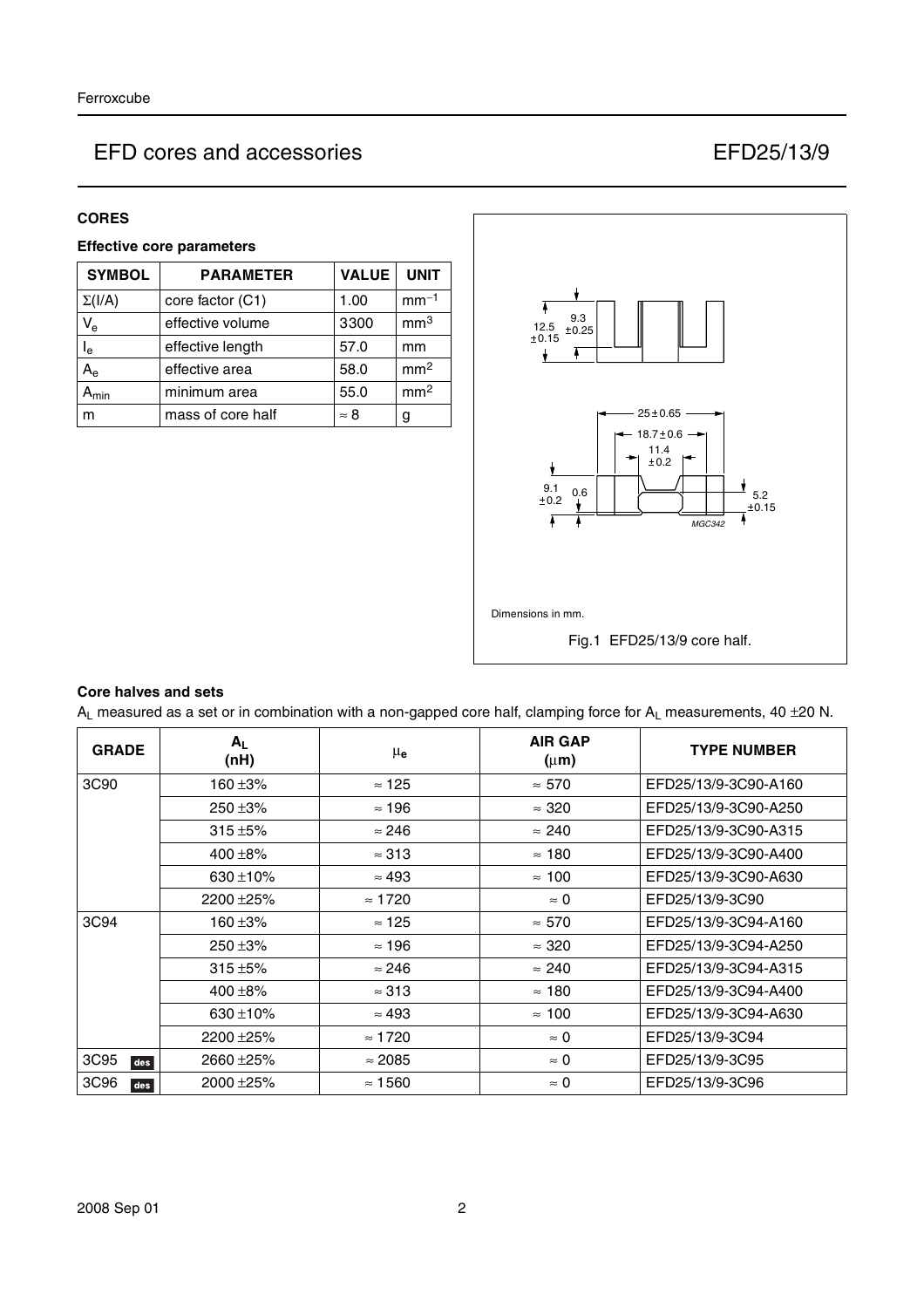| <b>GRADE</b> | $A_{L}$<br>(nH) | $\mu_{\bf e}$  | <b>AIR GAP</b><br>$(\mu m)$ | <b>TYPE NUMBER</b>  |
|--------------|-----------------|----------------|-----------------------------|---------------------|
| 3F3          | 160 ±3%         | $\approx$ 125  | $\approx 570$               | EFD25/13/9-3F3-A160 |
|              | $250 + 3%$      | $\approx$ 196  | $\approx 320$               | EFD25/13/9-3F3-A250 |
|              | $315 + 5%$      | $\approx$ 246  | $\approx 240$               | EFD25/13/9-3F3-A315 |
|              | 400 $\pm$ 8%    | $\approx$ 313  | $\approx$ 180               | EFD25/13/9-3F3-A400 |
|              | 630 $\pm$ 10%   | $\approx 493$  | $\approx$ 100               | EFD25/13/9-3F3-A630 |
|              | 2000 ± 25%      | $\approx$ 1560 | $\approx 0$                 | EFD25/13/9-3F3      |
| 3F35<br>des  | 1500 ±25%       | $\approx$ 1170 | $\approx 0$                 | EFD25/13/9-3F35     |
| 3F4<br>des   | 160 ±3%         | $\approx$ 125  | $\approx 500$               | EFD25/13/9-3F4-A160 |
|              | $250 + 3%$      | $\approx$ 196  | $\approx 270$               | EFD25/13/9-3F4-A250 |
|              | $315 + 5%$      | $\approx$ 246  | $\approx 290$               | EFD25/13/9-3F4-A315 |
|              | 400 $\pm$ 8%    | $\approx$ 313  | $\approx$ 130               | EFD25/13/9-3F4-A400 |
|              | 630 $\pm$ 10%   | $\approx 493$  | $\approx 60$                | EFD25/13/9-3F4-A630 |
|              | 1000 ±25%       | $\approx 780$  | $\approx 0$                 | EFD25/13/9-3F4      |
| 3F45<br>@    | 1000 ±25%       | $\approx 780$  | $\approx 0$                 | EFD25/13/9-3F45     |

## **Properties of core sets under power conditions**

|                 | $B(mT)$ at                                      |                                                | CORE LOSS (W) at                                |                                                |                                                 |                                                        |  |  |
|-----------------|-------------------------------------------------|------------------------------------------------|-------------------------------------------------|------------------------------------------------|-------------------------------------------------|--------------------------------------------------------|--|--|
| <b>GRADE</b>    | $H = 250$ A/m;<br>$f = 25$ kHz;<br>$T = 100 °C$ | $f = 25$ kHz;<br>$B = 200$ mT;<br>$T = 100 °C$ | $f = 100$ kHz;<br>$B = 100$ mT;<br>$T = 100 °C$ | $f = 100$ kHz;<br>$B = 200$ mT;<br>$T = 25 °C$ | $f = 100$ kHz;<br>$B = 200$ mT;<br>$T = 100 °C$ | $f = 400$ kHz;<br>$B = 50$ mT;<br>T = 100 $^{\circ}$ C |  |  |
| 3C90            | $\geq 330$                                      | $\leq 0.35$                                    | $\leq 0.38$                                     |                                                |                                                 |                                                        |  |  |
| 3C94            | $\geq 330$                                      |                                                | $\leq 0.30$                                     |                                                | $≤ 1.8$                                         |                                                        |  |  |
| 3C95            | $\geq 330$                                      |                                                |                                                 | $≤ 1.95$                                       | $≤ 1.85$                                        |                                                        |  |  |
| 3C96            | $\geq 330$                                      |                                                | $\leq 0.22$                                     |                                                | $\leq 1.4$                                      | $\leq 0.6$                                             |  |  |
| 3F35            | $\geq 300$                                      |                                                |                                                 |                                                |                                                 | $\leq 0.28$                                            |  |  |
| 3F <sub>3</sub> | $\geq 315$                                      |                                                | $\leq 0.38$                                     |                                                |                                                 | $\leq 0.66$                                            |  |  |
| 3F4             | $\geq 300$                                      |                                                |                                                 |                                                |                                                 |                                                        |  |  |

## **Properties of core sets under power conditions (continued)**

|                 | $B(mT)$ at                                      |                                               | CORE LOSS (W) at                                |                                              |                                               |                                                      |  |  |  |
|-----------------|-------------------------------------------------|-----------------------------------------------|-------------------------------------------------|----------------------------------------------|-----------------------------------------------|------------------------------------------------------|--|--|--|
| <b>GRADE</b>    | $H = 250$ A/m;<br>$f = 25$ kHz;<br>$T = 100 °C$ | f = 500 kHz;<br>$B = 50 mT$ ;<br>$T = 100 °C$ | $f = 500$ kHz;<br>$B = 100$ mT:<br>$T = 100 °C$ | $f = 1$ MHz;<br>$B = 30$ mT;<br>$T = 100 °C$ | $f = 1$ MHz;<br>$B = 50 mT$ ;<br>$T = 100 °C$ | $f = 3 MHz$ ;<br>$\ddot{B}$ = 10 mT;<br>$T = 100 °C$ |  |  |  |
| 3C90            | $\geq$ 330                                      |                                               |                                                 |                                              |                                               |                                                      |  |  |  |
| 3C94            | $\geq$ 330                                      |                                               |                                                 |                                              |                                               |                                                      |  |  |  |
| 3C95            | $\geq$ 330                                      |                                               |                                                 |                                              |                                               |                                                      |  |  |  |
| 3C96            | $\geq$ 330                                      | $\leq 1.2$                                    |                                                 |                                              |                                               |                                                      |  |  |  |
| 3F35            | $\geq$ 300                                      | $\leq 0.42$                                   | $\leq$ 3.4                                      |                                              |                                               |                                                      |  |  |  |
| 3F <sub>3</sub> | $\geq 315$                                      |                                               |                                                 |                                              |                                               |                                                      |  |  |  |
| 3F4             | $\geq 300$                                      |                                               |                                                 | $≤ 1.0$                                      |                                               | $≤ 1.6$                                              |  |  |  |
| 3F45            | $\geq 300$                                      |                                               |                                                 | $\leq 0.75$                                  | $≤ 2.8$                                       | $\leq 1.25$                                          |  |  |  |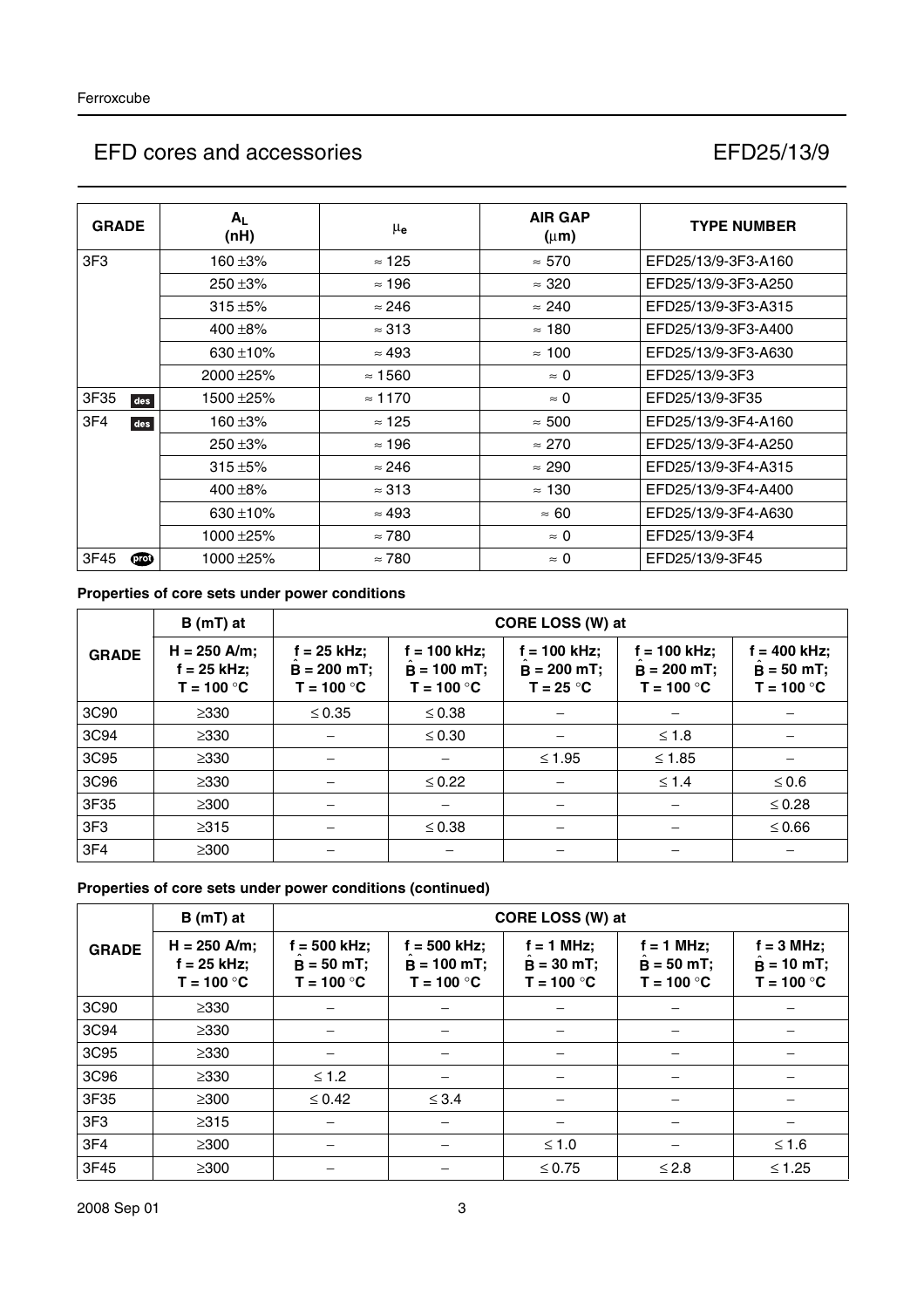### **COIL FORMERS**

## **General data**

| <b>PARAMETER</b>              | <b>SPECIFICATION</b>                                                                                                   |
|-------------------------------|------------------------------------------------------------------------------------------------------------------------|
| Coil former material          | phenolformaldehyde (PF), glass-reinforced, flame retardant in accordance with<br>"UL 94V-0"; UL file number E167521(M) |
| Pin material                  | copper-tin alloy (CuSn), tin (Sn) plated, see note 1                                                                   |
| Maximum operating temperature | 180 °C, "IEC 60085", class H                                                                                           |
| Resistance to soldering heat  | "IEC 60068-2-20", Part 2, Test Tb, method 1B, 350 °C, 3.5 s                                                            |
| Solderability                 | "IEC 60068-2-20", Part 2, Test Ta, method 1: 235 °C, 2 s                                                               |



#### **Winding data and area product for EFD25/13/9 coil former with 10-pins**

| <b>NUMBER OF</b><br><b>SECTIONS</b> | <b>WINDING</b><br><b>AREA</b><br>(mm $^2$ ) | MINIMUM<br><b>WINDING</b><br><b>WIDTH</b><br>(mm) | <b>AVERAGE</b><br><b>LENGTH OF</b><br>TURN<br>(mm) | <b>AREA</b><br><b>PRODUCT</b><br>Ae x Aw<br>(mm <sup>4</sup> ) | <b>TYPE NUMBER</b>  |
|-------------------------------------|---------------------------------------------|---------------------------------------------------|----------------------------------------------------|----------------------------------------------------------------|---------------------|
|                                     | 40.2                                        | 16.4                                              | 46.4                                               | 2330                                                           | CSH-EFD25-1S-10P(1) |

1. Also available with post-inserted pins.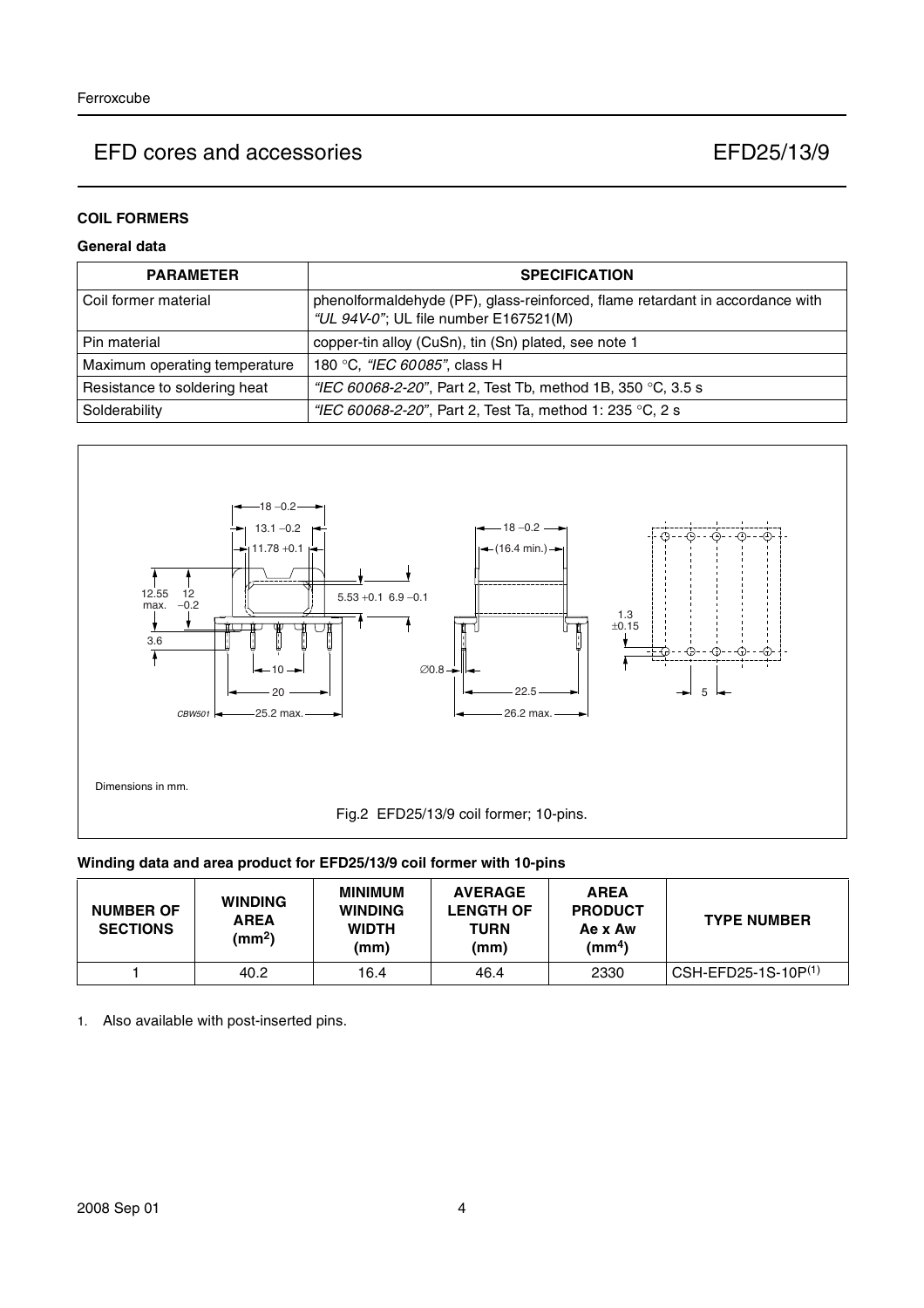## **COIL FORMERS**

## **General data**

| <b>PARAMETER</b>              | <b>SPECIFICATION</b>                                                                                            |
|-------------------------------|-----------------------------------------------------------------------------------------------------------------|
| l Coil former material        | Sumikon PM-9630 (PF), glass-reinforced, flame retardant in accordance with "UL<br>94V-0"; UL file number E41429 |
| l Pin material                | copper-tin alloy (CuSn), Gold (Au) plated                                                                       |
| Maximum operating temperature | 180 °C, "IEC 60085", class H                                                                                    |
| Resistance to soldering heat  | "IEC 60068-2-20", Part 2, Test Tb, method 1B, 350 °C, 3.5 s                                                     |
| Solderability                 | "IEC 60068-2-20", Part 2, Test Ta, method 1: 235 °C, 2 s                                                        |



## **Winding data and area product for EFD25/13/9 coil former with 12-pins**

| <b>NUMBER OF</b><br><b>SECTIONS</b> | <b>WINDING</b><br><b>AREA</b><br>(mm <sup>2</sup> ) | <b>MINIMUM</b><br><b>WINDING</b><br><b>WIDTH</b><br>(mm) | <b>AVERAGE</b><br><b>LENGTH OF</b><br>TURN<br>(mm) | <b>AREA</b><br><b>PRODUCT</b><br>Ae x Aw<br>(mm <sup>4</sup> ) | <b>TYPE NUMBER</b> |
|-------------------------------------|-----------------------------------------------------|----------------------------------------------------------|----------------------------------------------------|----------------------------------------------------------------|--------------------|
|                                     | 39.0                                                | 16.45                                                    | 46.4                                               | 2260                                                           | CSHS-EFD25-1S-12P  |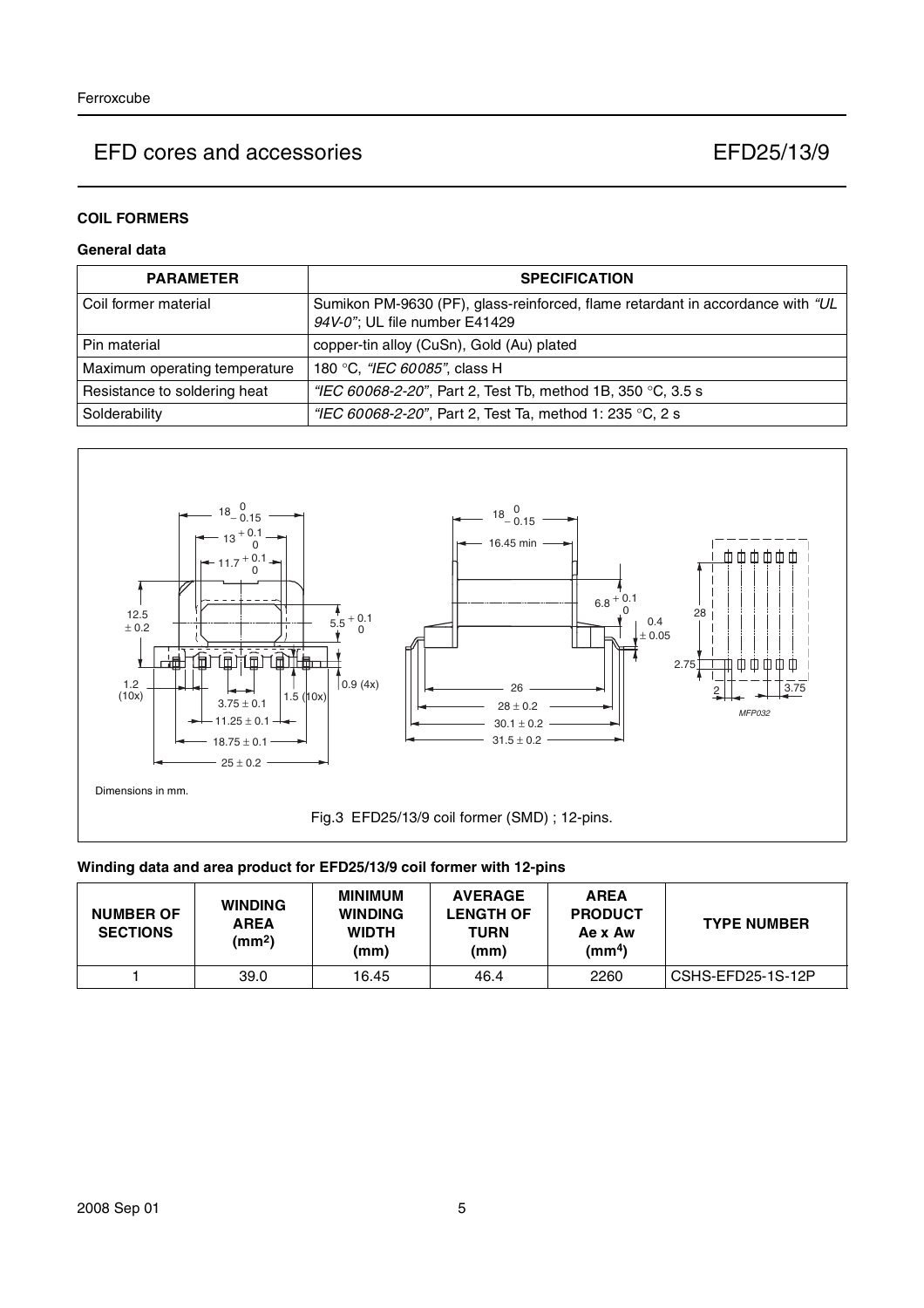

## **MOUNTING PARTS**

### **General data**

| ITEM        | <b>REMARKS</b>                                        |  | <b>TYPE NUMBER</b> |
|-------------|-------------------------------------------------------|--|--------------------|
| <b>Clip</b> | stainless steel (CrNi); clamping force $\approx 30$ N |  | CLI-EFD25          |
| Clamp       | stainless steel (CrNi); clamping force $\approx$ 30 N |  | CLM-EFD25          |